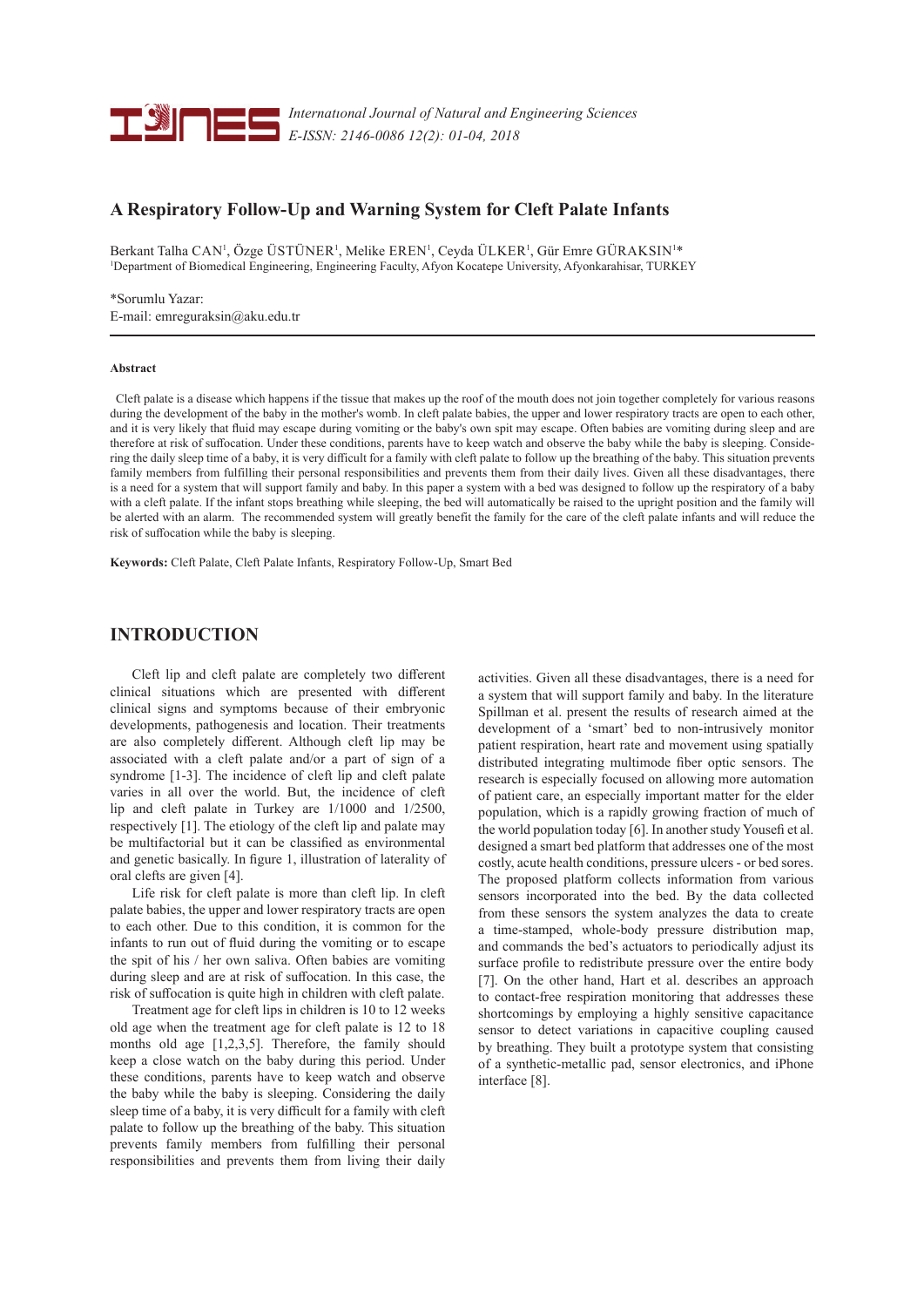

**Figure 1.** A-Right unilateral cleft of the lip and alveolus. B- Left unilateral cleft of the lip and alveolus. C-Right unilateral cleft of the lip and alveolus with cleft palate. D-Left unilateral cleft of the lip and alveolus with cleft palate [4].

In this paper a system with a bed was designed to follow up the respiratory of an infant with a cleft palate. If the infant stops breathing while sleeping, the bed will automatically be raised to the upright position and the family will be alerted with an alarm. The recommended system will greatly benefit the family for the care of the cleft palate infants and will reduce the risk of suffocation while the baby is sleeping.

### **MATERIALS AND METHODS**

As we mentioned before the risk of suffocation is quite high in children with cleft palate. In order to prevent this and support the family, in this study a smart bed was designed as the flow chart of the system was given in figure 2. For this, first, the baby's breathing should be monitored. When babies breathe in, or inhale, their diaphragm contracts (tightens) and moves downward. This increases the space in their chest cavity, into which their lungs expand. The intercostal muscles between their ribs also help enlarge the chest cavity. They contract to pull their rib cage both upward and outward when they inhale. This event repeats for a certain period. If this period does not repeat for more than 15-20 seconds, the respiration is stopped [9]. Starting from this point of view in this study, respiratory movements are monitored from the baby's abdomen by using a flex sensor. The Flex Sensor patented technology is based on resistive carbon elements. As a variable printed resistor, the Flex Sensor achieves great form-factor on a thin flexible substrate. When the substrate is bent, the sensor produces a resistance output correlated to the bend radius-the smaller the radius, the higher the resistance value. Flex Sensors usable for many applications like automotive controls, medical devices, measuring devices, etc [10]. In this study, monitoring of respiration was performed with the help of a flexible sensor placed on the abdomen of the infant. When breathing stops according to the time reported in the [9], the alarm is triggered, and the head of the bed comes upright position by the help of servo

engines. Thus, it is aimed to prevent the infant from having no more fluid flow to the trachea and it is intended to facilitate the excretion of the escaped fluid into the respiratory tract. In this study, a buzzer was used to alert the parents while breathing stops. Buzzer is a device that provides different audio signals according to the given voltage. They are used in many areas due to their low cost, simple production and very light structure. There are several kinds of buzzer. In this study we used the most basic one which is a piezoelectric buzzer. It is just a flat piece of piezoelectric material with two electrodes. Besides alerting the family, when the device alarms it brings the head position of the bed to the upright position by the help of servo engines. The servo circuitry is built right inside the motor unit and has a positionable shaft, which usually is fitted with a gear. The motor is controlled with an electric signal which determines the amount of movement of the shaft.



**Figure 2.** Flow Diagram of the System

Inside of servo there is a pretty simple set-up: a small DC motor, potentiometer, and a control circuit. The motor is attached by gears to the control wheel. As the motor rotates, the potentiometer's resistance changes, so the control circuit can precisely regulate how much movement there is and in which direction.

When the shaft of the motor is at the desired position, power supplied to the motor is stops. If not, the motor is turned in the appropriate direction. The desired position is sent via electrical pulses through the signal wire. The motor's speed is proportional to the difference between its actual position and desired position. So, if the motor is near the desired position, it will turn slowly, otherwise it will turn fast. This is called proportional control. This means the motor will only run as hard as necessary to accomplish the task at hand [11]. The system adjusts the angle of the bearing head using these features of the servo motor. The solidworks drawing of the system was given in figure 3. The position of the servomotors is given by the red color.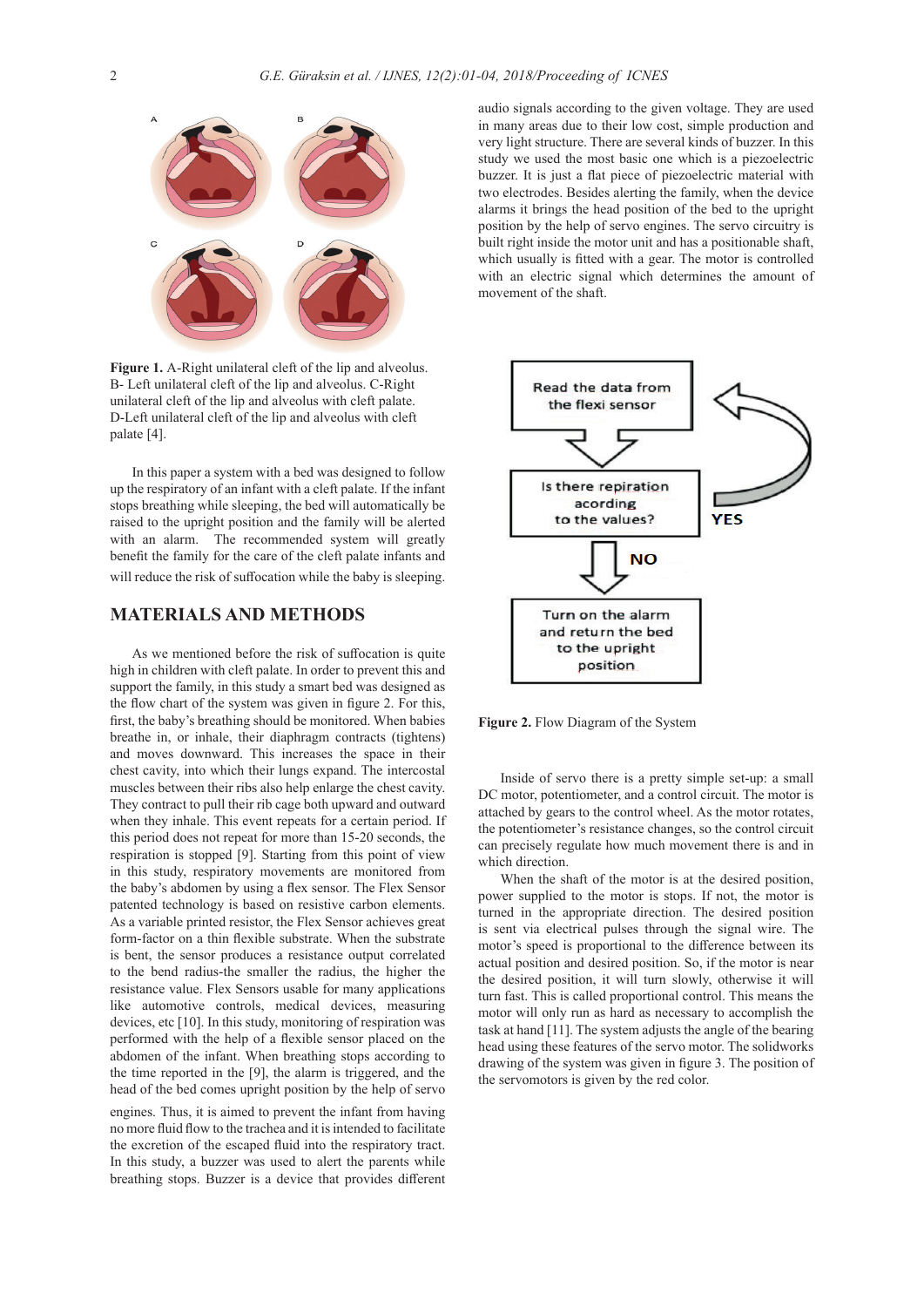

**Figure 3.** Solidworks design of the system

We used the Arduino as a microprocessor to control the servo motors and buzzer according to the data from the flex sensor. The Arduino Uno is a microcontroller board which has 14 digital input/output pins.

### **RESULTS AND DISCUSSION**

In this paper a system with a bed was designed to follow up the respiratory of an infant with a cleft palate. If the infant stops breathing while sleeping, the bed will automatically be raised to the upright position and the family will be alerted with an alarm. The respiratory condition of the baby is monitored by using a flex sensor. When babies breathe in, or inhale, their diaphragm contracts (tightens) and moves downward. When each breath is completed, the lung still contains a volume of air which is called the residual volume. Each inhalation adds additional air to the lungs. As well each exhalation removes approximately the same volume as was inhaled. So, in the light of this information, the graph that should be a normal respiration by means of functional residual capacity is given in figure 4 [12]. In addition, the tidal volume graph of controlled mechanical ventilation is given in figure 5 [13]. Therefore, we expect a normal breathing to be the similar to the graph given in figure 4 and 5.



**Figure 4.** Time dependent, respiratory-volume graph



**Figure 5.** Controlled Mechanical Ventilation

In order to test the system, a model infant with artificial respiration (mechanical ventilation) was designed. For this purpose, using an air pump motor, air is fed into a cuff. When the air is supplied, the drain cover is closed and the cuff inflates. The air vent of the supplied air is provided by opening the drain cover. Artificial respiration was occurred by repeating this procedure at regular intervals. Arduino Uno was used as a microprocessor to determine how much and how many seconds this engine would pump air. This system was placed in the belly of a baby model. In this way, a model doll which makes artificial respiration was created to test the system. During the testing phase, a flex sensor was placed on the model's abdomen which makes artificial respiration. The data from this sensor is given as figure 5 by graphically from the serial plotter screen where Arduino can display the data as moving.

As shown in figure 6, the respiratory graph obtained from this system was consistent with the tidal volume graph of controlled mechanical ventilation given in figure 5. By using this model (artificial baby) the smart bed system we developed in this study was tested. As long as the artificial baby was breathing regularly, the system continued to monitor the baby's breathing. When breathing stops according to the time reported in the [9], the alarm is triggered, and the head of the bed comes upright position by the help of servo engines. As a result of the experiments it was seen that the system was working properly. By the way, it is aimed to prevent the infant from having no more fluid flow to the trachea and it is intended to facilitate the excretion of the escaped fluid to the respiratory tract.



**Figure 6.** Respiratory-volume graph (with artificial respiration) according to the data from flex sensor

## **CONCLUSION**

This paper provides a smart bed system for the cleft palate infants to follow up the respiratory of the infant and to alarm the family when the breathing of the infant stops. Often babies are vomiting during sleep and are at risk of suffocation. Children with cleft palate have an increased risk of suffocation. Considering that the age of treatment for children with cleft palate is 12 months at the earliest, we can see how difficult this process is for families. Given the